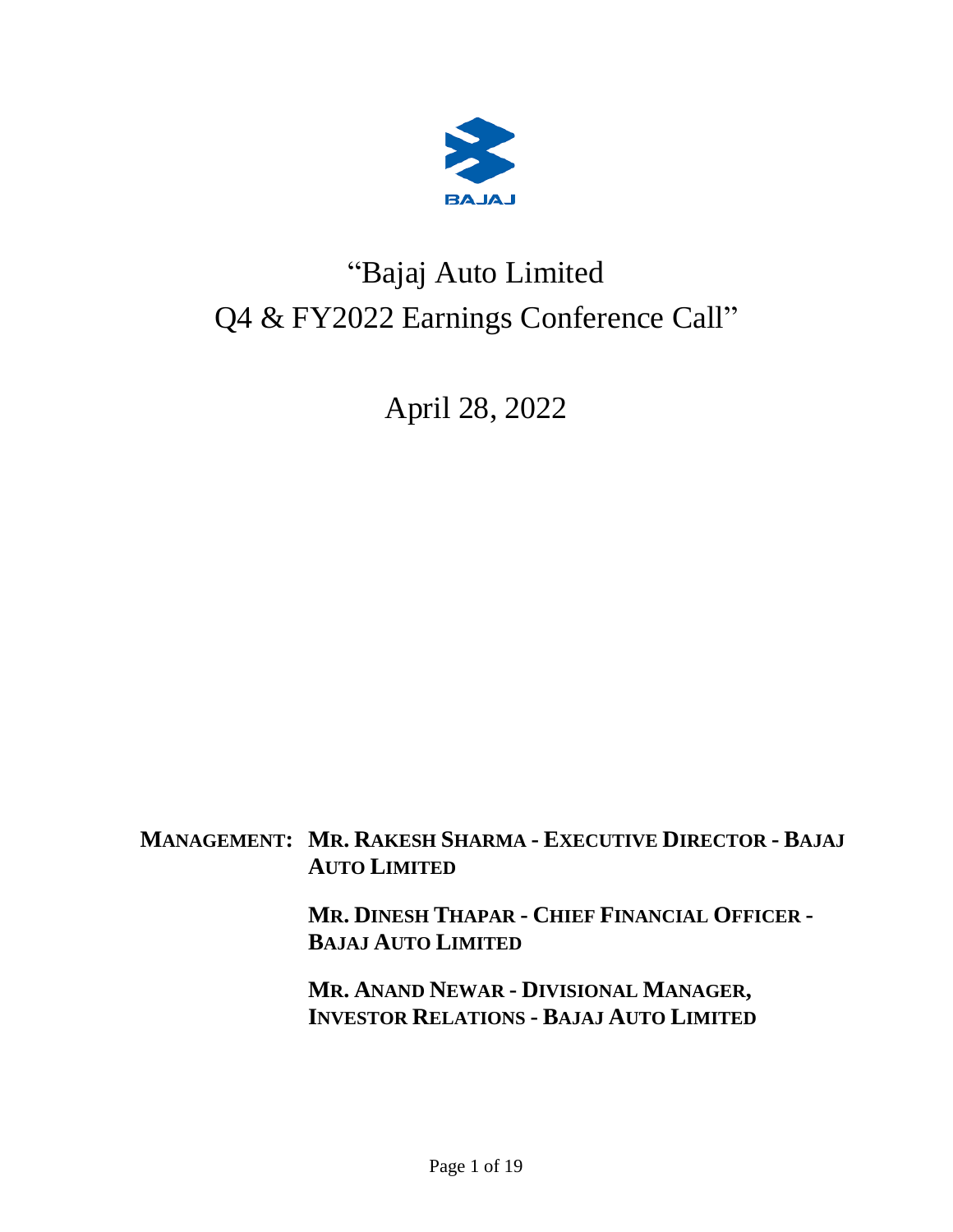

**Moderator**: Good morning ladies and gentlemen and welcome to the Bajaj Auto's conference call to discuss the Q4 and FY2022 financial results. We have with us Mr. Rakesh Sharma, Executive Director, Mr. Dinesh Thapar, Chief Financial Officer and Mr. Anand Newar, Divisional Manager, Investor Relations. My name is Rutuja and I will be your coordinator. As a reminder, all participant lines will be in the listen-only mode and there will be an opportunity for you to ask questions after the presentation concludes. Should you need assistance during the conference call, please signal an operator by pressing "\*" then "0" on your touchtone phone. Please note that this conference is being recorded. I now hand the conference over to the management for their opening remarks. Thank you and over to you! **Rakesh Sharma**: Good morning ladies and gentlemen. This is Rakesh Sharma here. Thank you for taking the time to join us for the call today. We announced our Q4 and annual results last evening. I am sure by now you would have gone through the details and may have questions. After brief opening remarks we can move to the Q&A, but foremost let me introduce our Chief Financial Officer, Dinesh Thapar. Many of you may already know of him or know him. Dinesh has joined us from Reliance Retail where he was the Group CFO, prior to that Dinesh spent a couple of decades with Hindustan Unilever Limited where he held a range of leadership roles across corporate finance, business finance, investor relations, supply chain and even in managing JVs. We are really delighted that Dinesh has come on board Bajaj Auto's top team and I am sure you all will enjoy your engagement with Dinesh. **Dinesh Thapar:** Thank you Rakesh. Good morning everyone and it is an absolute pleasure to be here on the first earnings call. I have been into the business now for about six weeks and really coming on board and I look forward to engaging with you offline in the months ahead. Thanks and absolutely look forward. Thanks Rakesh back to you. **Rakesh Sharma:** So let me begin with the highlights of Q4 performance. Since we have regular interactions every quarter, I am refraining from going into a commentary of the full year and pressing to remain with recent most events. Overall performance in Q4 was a reasonably strong one, given the backdrop of weak domestic demand, rising cost and supply chain dislocations. Amidst this, we reported our second highest quarterly as well as annual profit. I would like to attribute this to the inherently robust business structure of Bajaj Auto, which is a business trend across segments like entry level commuters, CNG three wheelers, KTM high-end bike, and across geographies, you know India and of course overseas and all the emerging regions of the world. So, this structure is risk mitigating, it ensures resilience and supports us to ride out volatility. Now let me talk about each of the business units.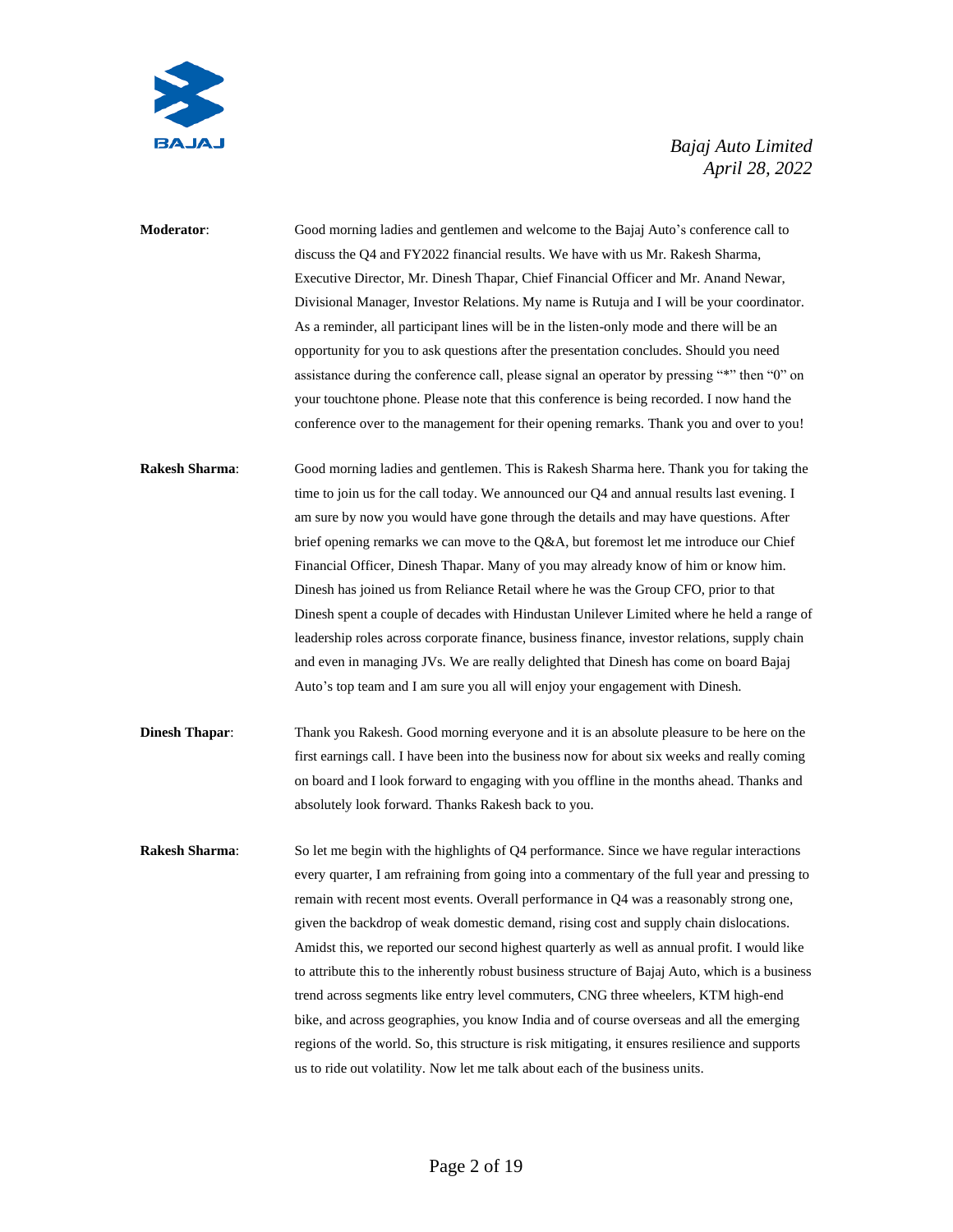

Exports remained strong and steady almost each month of FY2022. The volume performance was over 200,000 units delivering an all time annual record of 2.5 million units export as well as revenue of just over \$2 billion. I would like to call out a few other highlights which are leading indicators of continued performance at this level. We grew our market share by about 2% point in the whole year in all the regions LATAM, Africa, South Asia and Middle East and ASEAN. All witnessed a 2% point improvement in market share. Over 80%, in fact close to 85%, of our revenue continues to come from markets where we are holding number one or number two positions. This is a very important point because it is a leading indicator about how we will be able to continue to harvest the post-pandemic return in each of these markets. The share of our sports brands Pulsar and Dominar has continued to increase quarter-on-quarter and is at its highest now. We have a large order book for Dominar from LATAM, Europe and Asia and with Dominar, we are securing leadership positions in the quarter-litre class in many countries. This was instrumental in strengthening the prestige of the Bajaj corporate brand and bodes very well for our channel partners. I must add here the supply chain issues in Q4 compromised the performance even in exports; otherwise it should have been better by at least 5% or so.

In motorcycle business in domestic the overall demand situation remained weak. At the VAHAN, the estimated decline in registrations of motorcycles was 12% for the industry over Q4 of last year and this decline was visible across all segments. In fact, FY2022 has been the lowest year for the two wheeler industry in a decade and for sure this is signaling two things. The two wheeler customer representing the relatively weaker section of the society has not recovered from the economic hardships and the cost increases on account of inputs and other regulatory requirements continued to retard the demand recovery. Bajaj Auto, however, fared slightly better than industry and declined less than the industry decline resulting in gain in retail market share from 18% in FY2021 to about 20% in FY2022 and these numbers I am quoting from VAHAN registrations. We can confirm there are new product introductions which I have been talking about in the previous quarter have been very well accepted. The Pulsar 250 Twins the N and S have had an outstanding reception enabling us to gain share in the subsegment and indeed in expanding the segment itself. With the CT 110 we made a play for improving the quality of our portfolio in the entry commuter segment and this is showing very good resilience despite price increases. It has forged a unique position based on its style and design. This has boosted our profitability in that segment. In the middle segment, the NS125 which is the most expensive 125cc in its segment, almost 22% more expensive than the average 125cc bike, it is doing extremely well. Today, it is 45% of our 125cc portfolio with big thumbs up from a youthful buyer. Almost 60% of its buyers are below 25 years of age. I would also like to call out in the motorcycle business unit - the completion of a two-year project with our dealership which is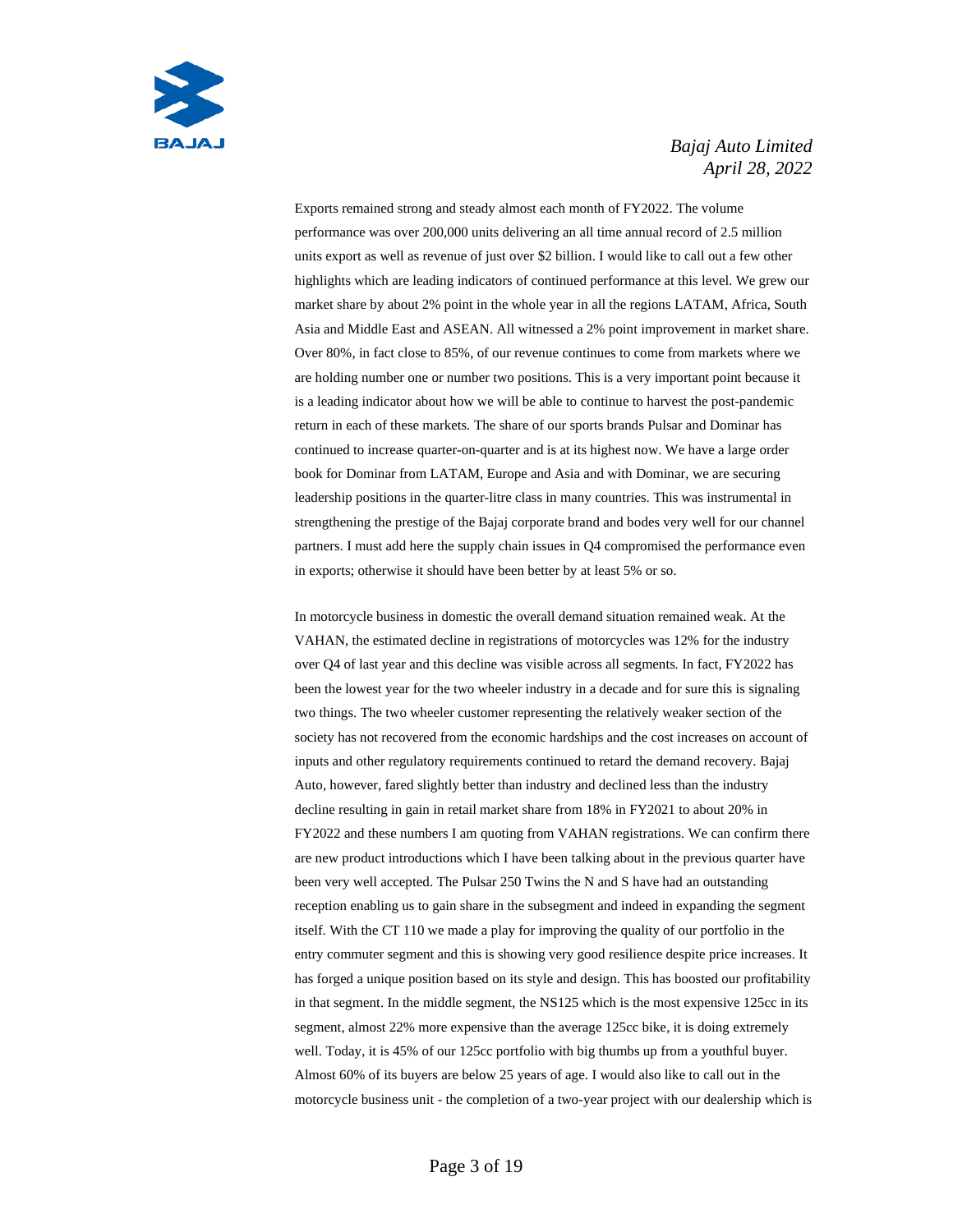

put in place a robust system of measuring customer experience and using dynamic feedback to improve it in the moment as well as structurally. Over 1,000 dealerships of motorcycles and KTM have been covered by the NPS system and these have done a lot to improve the customer experience at our showrooms and service centers. We will be building on this initiative in the months to come to redefine our processes and indeed to lift our culture in the showrooms and service centers and make it more customer friendly.

For the CV business, the domestic three wheeler business continues to see improvement as economic activities returned to normalcy. In retail camps, we sold over 52,000 units in the quarter and an improvement of 15% over Q4 FY2021. This brings our retail market share close to 70% which is our highest ever. The overall leadership, we are now leaders in every segment in passenger and cargo, large format and small format, CNG and otherwise. The current cost economic for CNG versus diesel, the government focused on increasing the CNG penetration and by being highly preferred choice of CNG leads us to expect to outperform the industry through this natural transition. Our market share in the CNG segment inclusive of passenger and cargo is now 77%. The CNG segment itself has moved from 24% in the industry in FY2021 to 62% in Q4 FY2022. So, it just tells you which way the three wheeler industry is moving. Unflinching support of auto finance has been a key enabler for the outperformance of this business unit.

On electric two wheelers, we have sold over 3,300 units during the quarter and have an order book of over 15,000 units. We have also added another 12 cities during the quarter including cities like Delhi, Mumbai, Surat and thus bringing the overall count to 20 cities. I just want to take a moment and re-emphasize our near-term plans and the emphasis of these plans from EVs point of view of reprioritizing certainty and safety over speed. EV is a nascent segment, and we are keen to see the responsible development of this category. It is a great opportunity for Bajaj Auto at a global level and we are very optimistic about its growth. However, we believe we are in a built phase, which precedes the scale phase and in this built phase we have three objectives. Foremost build a dependable brand on the basis of product performance and customer experience inclusive of high quality service support. Build deep capabilities in R&D, manufacturing, supply chain and customer experience and finally build a portfolio of product across personal and business, low speed and high speed, two wheelers and three wheelers, fixed batteries and swappable battery system. So, we expect that in the next 18 months or so, we will give guided by building capability, which hopefully will keep us in good stead to scale up and aspire for leadership not just in India but globally. We will be launching our electric three wheelers in a limited way by the end of this quarter probably in June.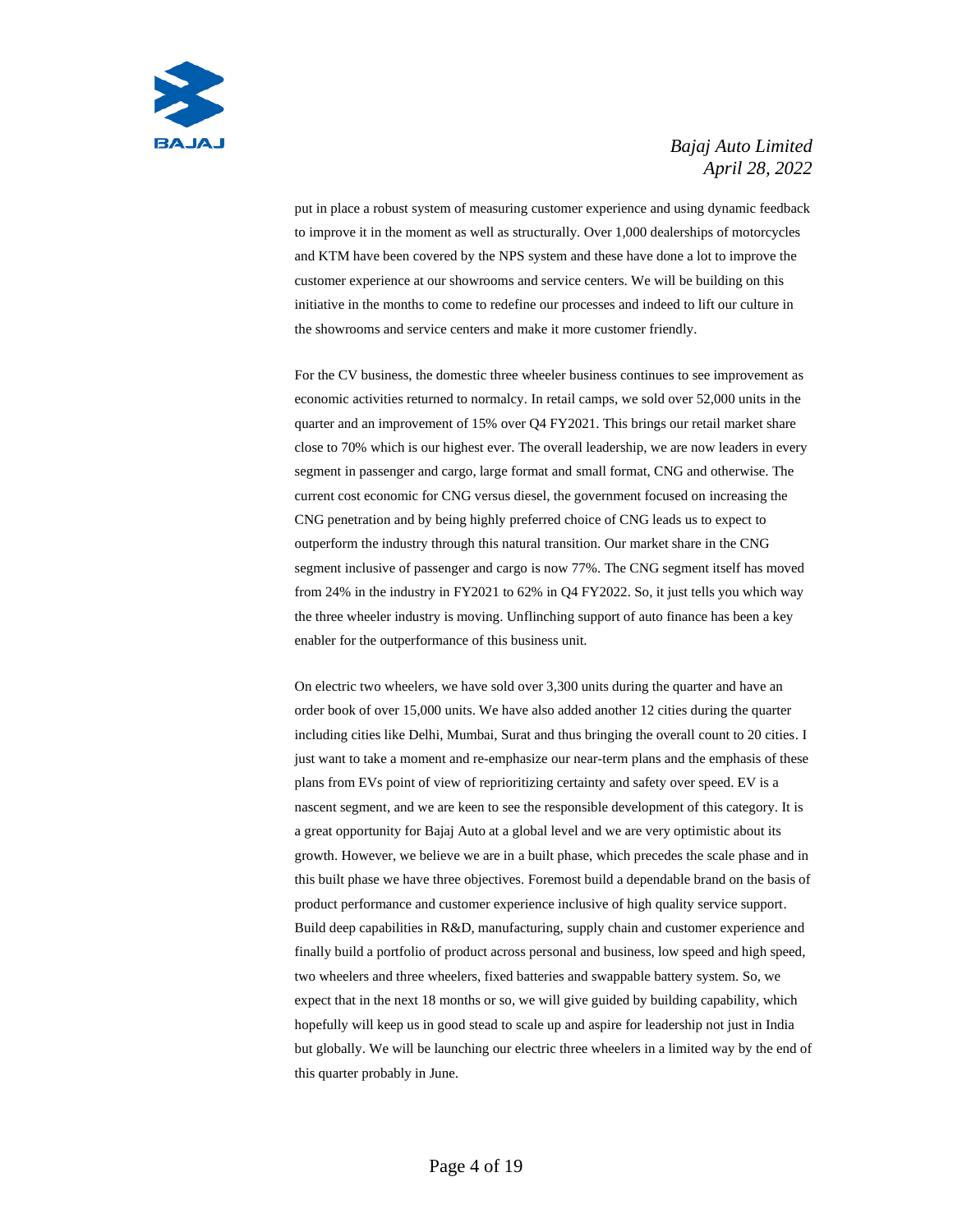

A word about our financial performance. It was a good quarter. We delivered an EBITDA of 17.5%. This is our calculations. The underlying I must call out is 16.8%, net of one time accruals like Maharashtra government incentive. Even then, this is 120 basis points higher than the EBITDA in Q3. There were multiple factors that drove this improvement. Foremost was the mix of the business unit in favor of export, the export constituted 60% of our volumes in Q4 compared to 55% in Q3 and as you know exports enjoy relatively better profitability and that is what has impacted the margin. Secondly superior performance of better margin products in the export portfolio as well as domestic and in net positive impact of price increases, which was slightly ahead of the material cost increase. As you would have noticed this has driven up the ASPs by about 7% between Q3 and Q4. ASPs in export business, motorcycle business actually increased by 11% and the price in the earlier point I made about was the increasing contribution of Pulsar and Dominar in the export portfolio. We have accounted towards the accrual of incentive receivable from State Government of Maharashtra under the Package Scheme of Incentive amounting to about Rs.31 Crores as part of the income for the year and Rs.315 Crores as an exceptional gain for income pertaining to previous years.

Just a word on the outlook for coming quarters. While in the immediate term driven by the marriage season in the north we think that it will add luster to the retail demand in April and May, but we would like to watch the months of June, July and August to fundamentally understand whether there is a genuine and structural turnaround of the two wheeler industry in play or not. We expect a shortfall of about 15% to 20% of our requirements on account of semiconductors, which will impact mostly the domestic business units and to a smaller extent the sports brand and international markets offshore. This is the result of some established vendors on whom we have single source dependancies. Our R&D teams have been developing alternative sources, however, the testing and validation actions required time. Therefore, this will lead to a temporary loss of market share, we think, in Q1 which we should hopefully recover rapidly in Q2 by which time our counter measures on broad basing the supply chains are expected to be in full play. On the cost side, we definitely see some headwinds. We think we may see about 3.5% increase on cost basically because of metals. As the demand environment remains fragile we will be observing it very carefully and we will be observing competition before we decide or move about recovery of the cost increases. However, on April 1, 2022 we have already taken a price increase of about 1.5% to 2% and the balance like I said, we will watch demand and competition before deciding on it.

Finally, the Board yesterday recommended a dividend of Rs.140 per share which amounts to about payout of Rs.4051 Crores and payout ratio of over 80% in line with our dividend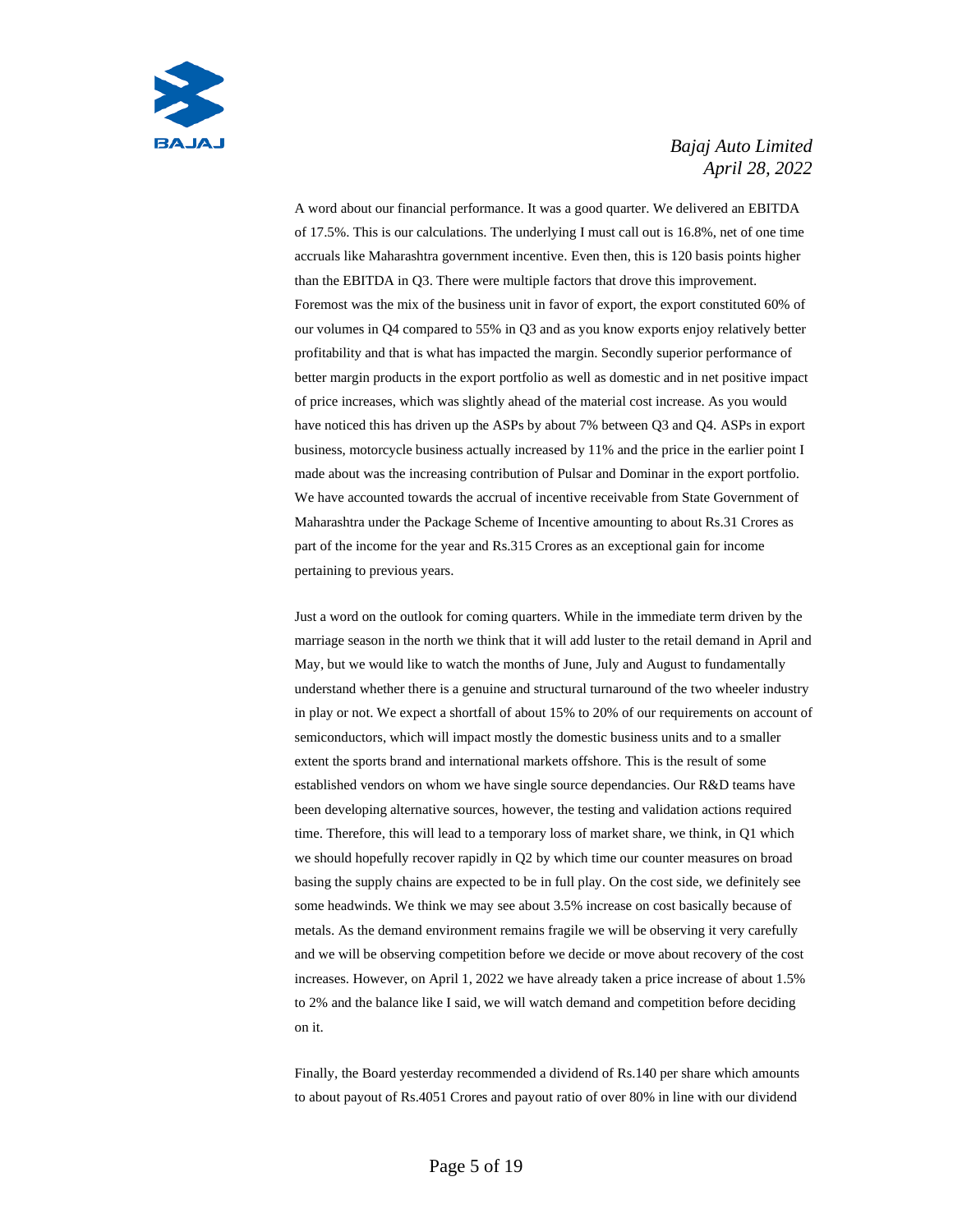

policy of distributing up to 90% of the surplus. Thank you very much for listening in and now we can open the floor for Q&As.

**Moderator**: Thank you very much. We will now begin the question and answer session. The first question is from the line of Pramod Kumar from UBS. Please go ahead.

**Pramod Kumar:** Yes thanks a lot for the opportunity Rakesh and Dinesh and congratulations on excellent numbers and also welcome Dinesh to auto space and look forward to interacting with you. Rakesh, my first question is on the export outlook because it has been kind of more stable in terms of the volume trajectory off late though you have been talking about your retail being ahead of the market and they have also absorbed much price increases from the domestic consumers, so given that context and the growth what we have had this fiscal, how would you see export as a phase for FY2023 at the industry level vis-à-vis domestic demand. Also if you can provide some guidance on whether it can do a double digit growth again in FY2023 as a segment for the industry?

- **Rakesh Sharma:** Hi Pramod, you meant double digit growth for the export business unit. Is that what your question was about for FY2023?
- **Pramod Kumar**: Yes.

**Rakesh Sharma:** The outlook for the export is quite steady. We have been clocking over 200,000 units as you know and we expect to continue this. Now like I mentioned in the opening remarks our competitive position in all our market is fairly strong; out of the 70 markets or so I would say at least in 65 we have very, very leading position. We have dealerships, service centers, manufacturing, all that is very well in position and most of the markets we are doing pretty all right; all the regions are in the growth phase. There is a little bit of uncertainty about local currency movement vis-à-vis the dollar and till now it is not very alarming at an overall level. There are some hits and misses here and there, but apart from that we are seeing a steady business environment overseas and we feel that we should be able to get a disproportionate share of the market growth, which will mean that we continue to increase our market share and like I said the best thing is the performance of the Pulsar and Dominar. As the year rolls on, the new Pulsar will start to hit Latin America. We can already see our order book for Dominar. For example, we have already got an order book which we cannot service in the next couple of months. It is showing that the customer is really responding very well to upgrading to the 250 class. I am getting a bit of dejavu over here because a few years ago when we launched the Pulsar 200NS, we were worried that the people will upgrade from 150 to 200 or not, but we had an outstanding reception in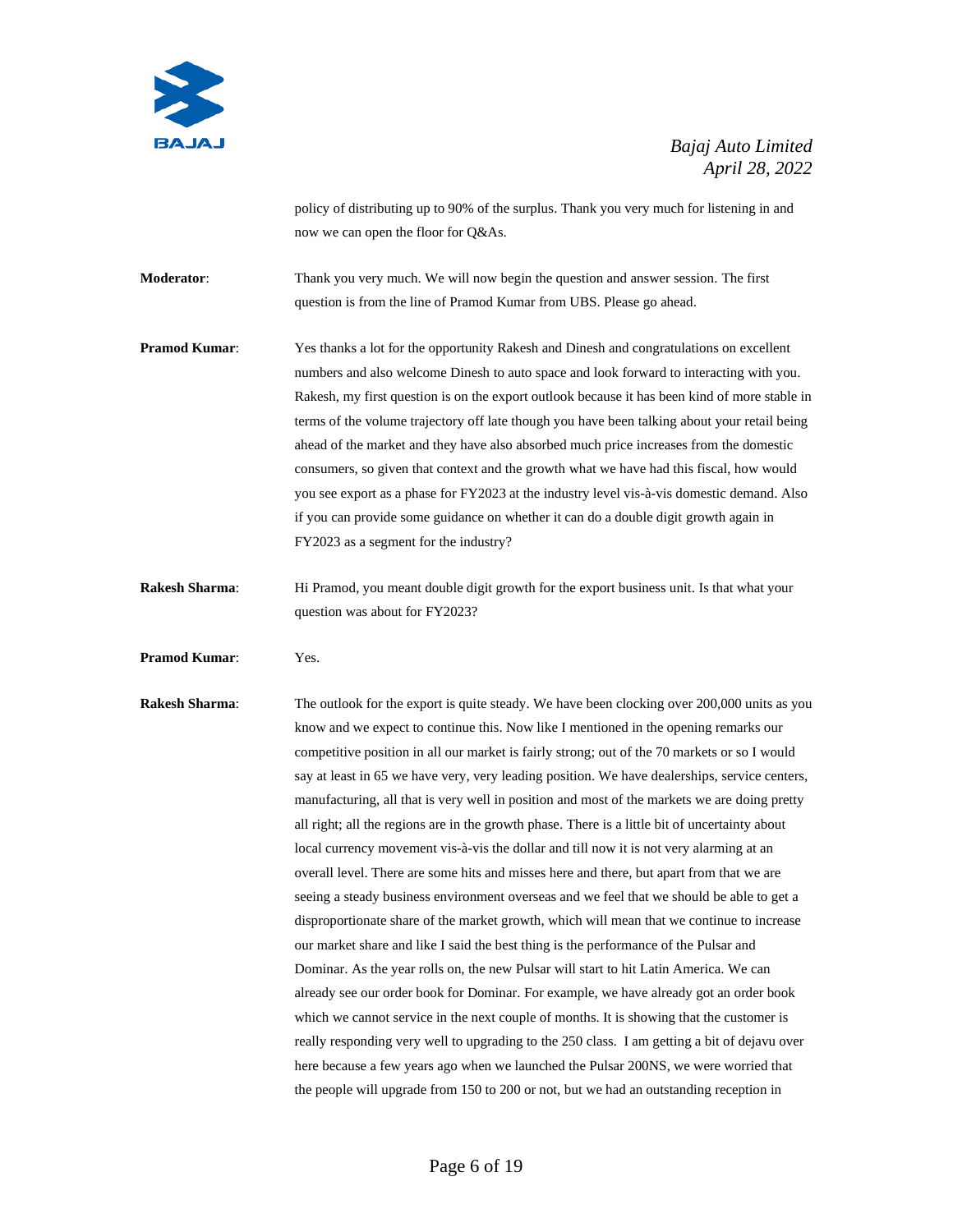

Latin America which sort of changed our fortunes in Latin America even for the quarter. I am seeing a same play in Dominar and subsequently hopefully with the Pulsar 250 and that bodes very well for our bottomline in the business unit also. The only issue which has to be really managed is the shortfall arising out of Egypt. As you know Egypt banned the three wheeler import but through our distribution partner have been in touch with the government there and supporting them. The government is trying to work out the solution which sort of takes care of the congestion issue which they have, the registration issue which they have, but still solve the problem of short distance mobility in interior villages. We are in very, very close and very good discussion, but you know these things take time. Egypt used to be a big market, so in the immediate we are facing a gap over there. But, I think in three months or so or three to six months, we will see a solution emerging and business also will return. So, apart from that everything else seems to be in good mix in export and we expect to deliver a double digit growth. Our five years objective, accounting five years from two years back, is to double the international business on the basis of largely deepening of the share in existing market and to some extent entering new markets like Brazil and Europe and little bit in ASEAN.

**Pramod Kumar:** Thanks Rakesh. Second question is on the profitability because at one end, we had one of the best ever mix because of international and domestic, we will be doing at the expense of lower margin category 100 cc domestic. So, with the marriage season going good and demand coming back to an extent for that category, you should ideally see some bit of normalization of your mix. Right? and then there is a commodity headwind and in that context just want to understand how do you see the domestic thing evolving with three wheelers coming back, but the intent is electric three wheelers which are taking more and more share and you are launching the EV electric which could have implications for your margin mix in that category and then there is a commodity overlay right which you kind of hinted too, so given this directionally how should one look at margins for the next fiscal? I do not want to compare to last quarter which is a pretty upbeat number. So, on a Y-o-Y basis how should one look at margin say for 2023 versus 2022 Rakesh?

**Rakesh Sharma:** In your manner of asking your question you have answered it partly already because you are very right. It is a blended margin for Bajaj Auto. Let us look at the positive first. I think a continued story of growth in the export business unit and the improvement in the portfolio within the export business which I talked about so that is a positive thing. You rightly said the return of the three wheeler business – it is going from strength to strength because traffic is coming back and it is now almost normalcy at 92% to 95% and it will be over 100% in a few quarters and again here what is happening is that the mix is changing in favor of better margin products for us, so that is a very big thing. The arrival of the electric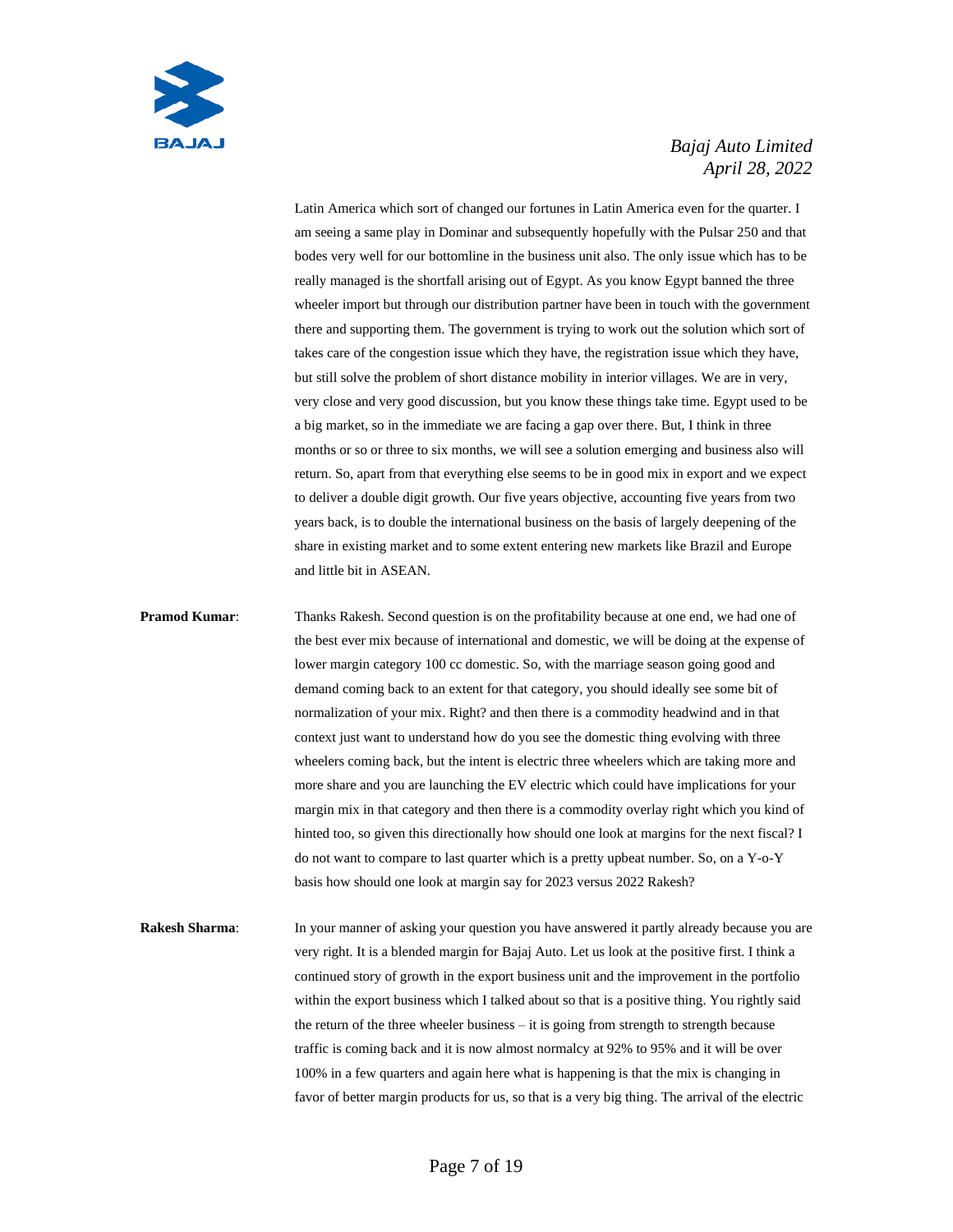

three wheelers was not as much of a play because our objective in FY2023 is a cautious introduction. The three wheeler is a commercial vehicle and we need to make sure that the customer and future customers are completely reassured about the vehicle as well as the support system surrounding the vehicle. So, we are now going to be making a big play. We are going to be launching the three wheeler in June in a couple of cities only and then observe for three months and then expand to 10, 15 in that manner pretty much similar to the play book which we deployed in Chetak, the brand of course got interrupted because of COVID. So, from a volumetric point of view, the e-three wheelers are not going to compromise the profitability of the three wheeler business because it is pretty small. The third thing which I would like to say is that our price increases in export business and to some extent in three wheelers and the sport brand has been ahead of competition and has been digested pretty well. You got to keep testing the optima between share, growth and profitability and I think one of the good gains from Q4 was we tested it. We were ahead of the cost increases through our price increases but we did not compromise market share overall. As you see, three wheeler market share has increased, if you see export market share has increased and we will continue in that direction. Now some of the downside, I agreed with you that arithmetically speaking the rise of the motorcycle business and that rate increasing; however, downward pressure on the overall blended margin. Secondly, definitely, at least, in the next few months, we can see that the cost increases are there. They are very real and like I said, we have only recovered let's say one-third of it. So, that will certainly be an issue to watch out for. I cannot tell you what the things are going to be on that because if indeed this sparkle of April and May and the return of demand continues and we sense that demand is recovering nicely in June and July, then it emboldens the industry to pass on the cost increases and increase price. If it does not, then one is a little bit more circumspect about price increases, but then, of course, for us there is just soft devaluation which is in place every quarter  $-75$  goes to 75.5 goes, and 75.5 is now going to 76.2 kind of a realization. So, that is mitigating this cost increase. So, I would say that we will take it quarter-by-quarter. There are positive but there are downward pressures and if by the end of the year we are able to hold down to this, it will be a very, very good performance but it will be challenging. I unfortunately cannot give you even a band at this point of time.

**Moderator**: Thank you. The next question is from the line of Binay Singh from Morgan Stanley. Please go ahead.

**Binay Singh:** Hi team. Congratulations for good earnings in this environment. Two, three questions. Firstly, Rakesh could you share a little bit more about your second strategy, what kind of realization on rupee dollar did you get in the March quarter and how did the currency impact during the coming year? Secondly among your export market we have seen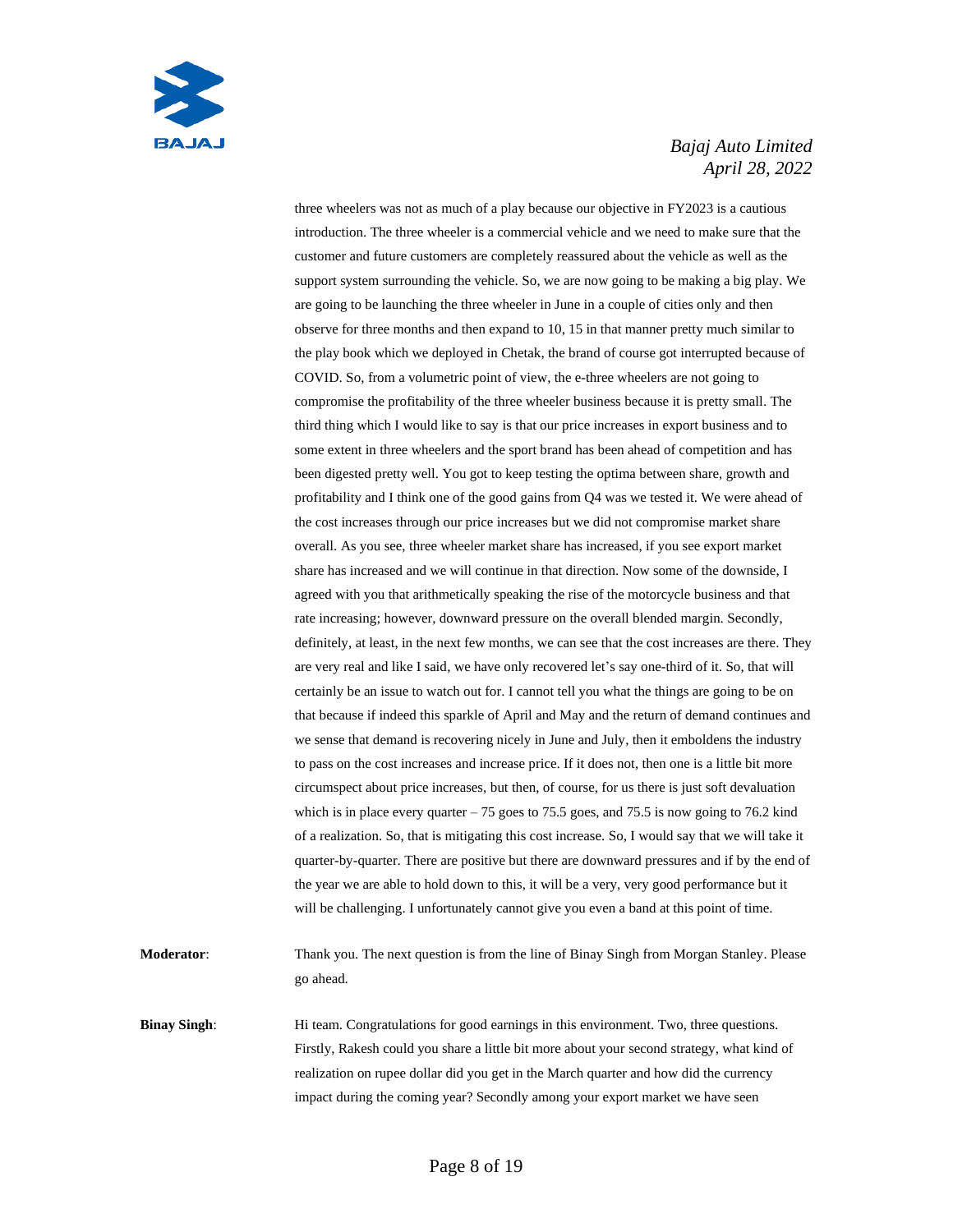

challenging environment in countries like Sri Lanka and Nepal, could you share what percentage of its 200,000 monthly run rate is coming from these countries and that is it for now? Thanks.

- **Rakesh Sharma**: Let me take your second question first. See Sri Lanka is in the news recently because of the protest, etc., spilling over on to the street. It has been facing a foreign exchange crisis for some time now and Sri Lankan government in response to that had banned the imports of auto products and the rest of other categories. So, actually in FY2022, our exports to Sri Lanka were very small. There was one tender for three wheelers for the police and then we had commenced the export of CT 100, which is very popular product in Sri Lanka on the basis of localization and this would be less than 1% of the overall. So, FY2023 does not really get affected because of Sri Lanka compared to FY2022. Secondly the second country which you had asked was Nepal. Nepal, we do again about 5000-5,500 units including three wheelers per month. We have got the number one position over there. So, you can calculate in the overall scheme of things it is not very big. So, I think that the Nepal issue will probably be over sooner than later. The season comes up around Dussehra time – so about a month or two before that, I definitely see the country opening up. On your foreign exchange bit, I think Dinesh will answer that.
- **Dinesh Thapar:** So just Rakesh mentioned this in his prior comment so our realization for exports in Q4 four was at 75.5 clearly better off from Q3 which was just about a tad over 75. But the way rupee depreciation is happening we expect that the next quarter could land anywhere between 75.5 and 76 that is the current outlook as we have it.
- **Binay Singh:** That is very helpful Dinesh and lastly could you comment a little bit about KTM, how was KTM profitability in this quarter?
- **Rakesh Sharma**: See we do not get into segmented brand wise profitability as you know, but KTM in India and overseas enjoys better than average profitability.
- **Anand Newar**: Binay, if I may interrupt over here. I think with the change in the structure now, we are holding shares into PMAG, which is a listed entity. So, the numbers are publically available and they can be directly sourced from there.
- **Rakesh Sharma**: Sorry Binay. My comment was really on the KTM business within Bajaj Auto. I was not commenting on KTM AG and KTM business within Bajaj Auto which is export as well as domestic under the KTM and Husqvarna brand where overall profitability is superior, but we do not get into the details at that level.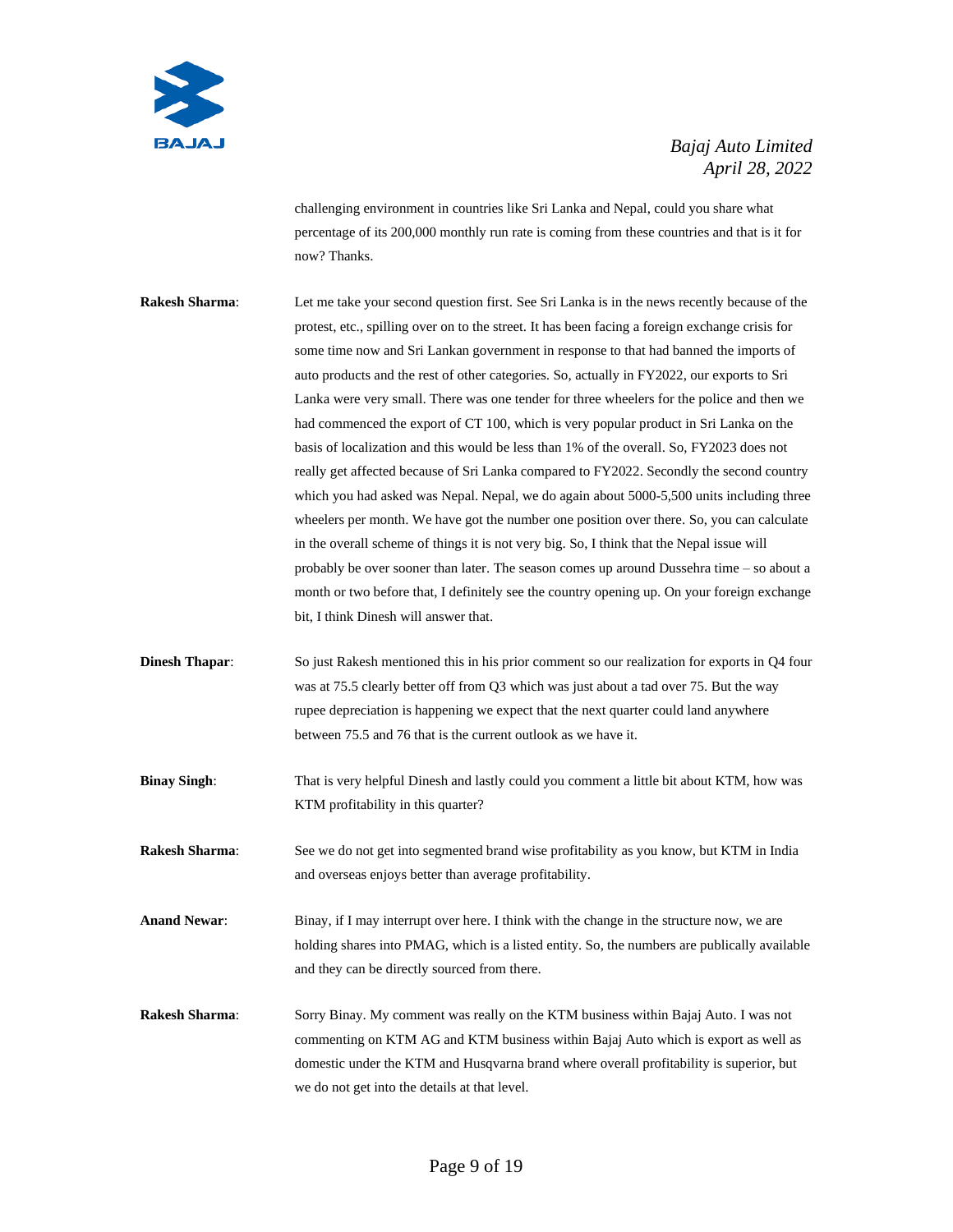

**Moderator**: Thank you. The next question is from the line of Raghunandhan NL from Emkay Global. Please go ahead.

**Raghunandhan NL**: Thank you Sir and congratulations on good set of numbers and welcoming Dinesh Sir. Sir firstly on the Q4 results, the press release had mentioned deferral of raw material cost increase – can you quantify what was the positive impact in Q4 margin because of this deferral?

**Dinesh Thapar:** I am not going to quantify the number but let us give you a directional sense of what we had said. We had anticipated that we are going to be getting some amount of cost inflation. What the team was able to do was on the negotiated part of the cost portfolio able to push that out into Q1. So, a lot of that inflation is what we are going to be seeing in Q1 as Rakesh has just mentioned**.** We think material inflation in Q1 as things currently stand could be in the range between 3.5% and 4%, but that is now with metals. The metals portfolio continues to inflate. You would be aware that on just some of the key materials that we have which is let us say steel and alloys that is currently seeing inflation of anywhere close to 10% to 15% already. We do not know where the quarter will end but 3.5% to 4% is what the impact looks like currently. At this point in time, it is trending to try and recover about anywhere between a third to a half of that in the pricing that we have taken in April, but we will wait and watch how the quarter plays out. But, to give you a sense – the last quarter did benefit from that. I think the pricing impact saw the benefit in Q1 was just about a percent.

**Raghunandhan NL**: Thank you Dinesh that was helpful. Rakesh Sir can you talk about the expectation of recovery in the student demand in FY2023. Would it be fair to say that student demand pre-COVID used to be as high as 10% to 15% of volume which had sustainably reduced in the last two years and this year, given the complete reopening of educational institution, this demand can come back strongly?

**Rakesh Sharma:** Yes. I think it is a fair expectation that on the basis of colleges opening up, all the segments open up; work from office starts to become a little bit more popular in the IT companies. On back of that certainly, there could be a positive play on that sub segment.

**Moderator:** Thank you. The next question is from the line of Kapil Singh from Nomura. Please go ahead.

**Kapil Singh:** Hi sir, thanks for the opportunity. Could you talk about what were the spare parts and export revenue for the quarter and also, we have seen a dip in the employee cost on a q-o-q as well as y-o-y basis so some colour and outlook for next year for the same?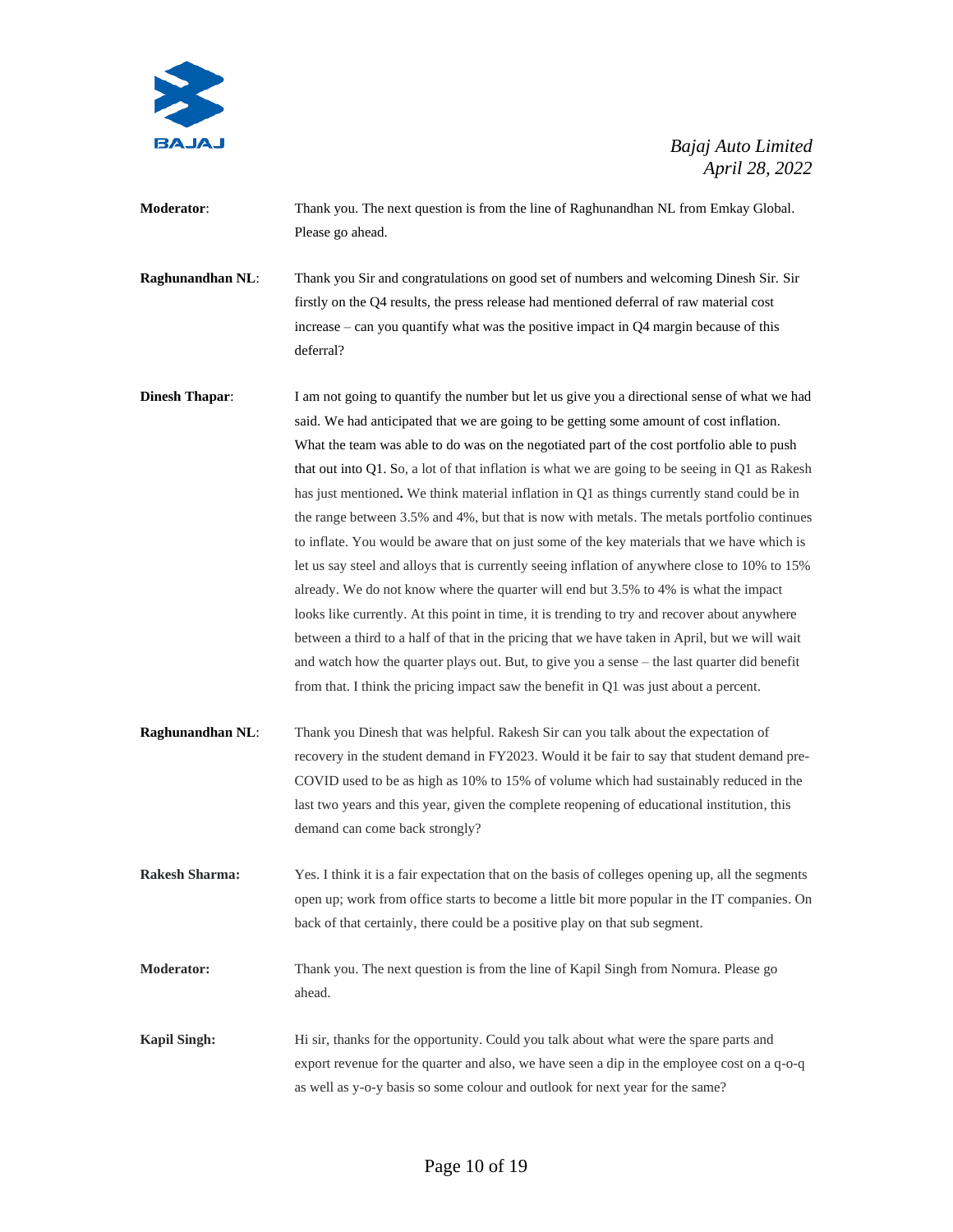

- **Rakesh Sharma:** In fact, we have had very good performance by our domestic spare part business unit and the penetration percentage is now increasing quite smartly. Two years back, if you see it was 14% now it is about 18% and the spare parts profitability again is very high and we expect this 18% can probably be moving into the 20% zone. I think that this is fairly ahead of our competitors.
- **Dinesh Thapar:** Okay so let me take the question on the employee benefit expenses, so just to put the numbers up. We were at 305 Crores this quarter. Last quarter was 339. You see us mentioned in the press notes that we have got a benefit of about 30 Crores. You would be aware that as a process one has to do actuarial valuation of the employee benefits at the end of every financial year through an independent actuary and that is what we have done as per existing practice. In doing that, we have got a benefit that is come out of valuation. You will be aware that when you do that valuation there are two factors which essentially drive the sensitivity of that liability calculation. One is the inflation rate taken or the escalation and the other is the interest rates and clearly that has been one of the factors which has led to the 30 Crores reduction relative to what we might have recognized in the preceding three quarters of financial year. So, essentially what we have done is to threw up that impact in Q4 as we have gone and done the exercise independently. So, that is the 30 Crores reduction that you are seeing in just a quarter to threw up for what we may have accrued in the previous quarters and because it has come in this quarter for the year we have adjusted in the current quarter's financial. But, on a year-on-year basis, I thought I heard you mention that employee benefits you have seen down – I am actually seeing numbers of close to 1358 Crores relative to 1285 in the previous financial year, so on a full year basis employee costs are still up.
- **Kapil Singh:** Thanks for the detailed explanation. I also asked for the export revenue please if you can share that as well and spare part revenue number if it is available.

Anand Newar: Kapil, I can separately share that with you.

**Kapil Singh:** Sir, one question is on the mix that we see for the quarter. There is a significant drop in volumes for CT and Platina. So, is this conscious choice of allocation that we are doing because of the chip shortage and directionally when you look forward for the next one or two years will this segment be a focused segment for you because you have been very successful in premiumization as a strategy globally? So, I just wanted to know your thoughts on this.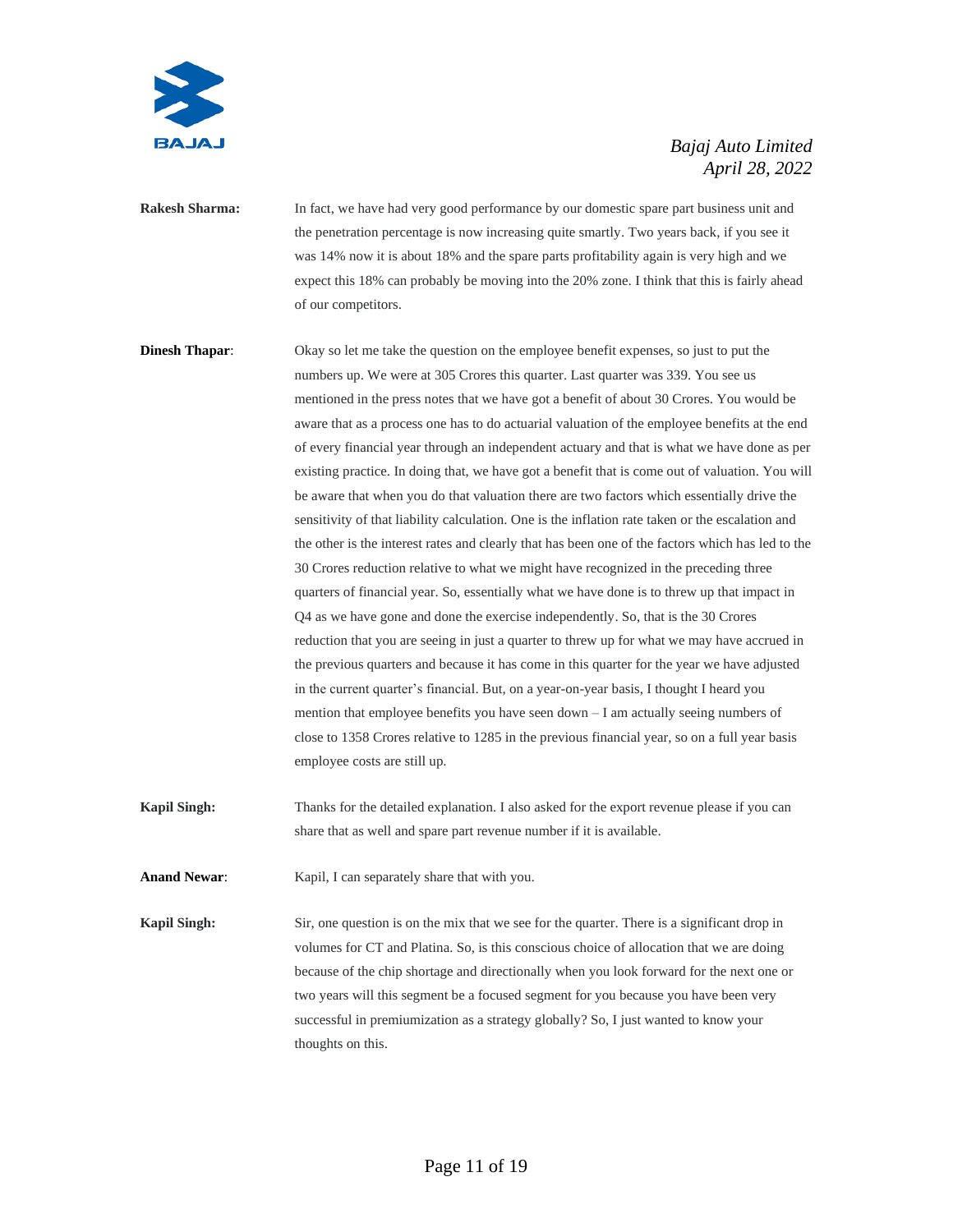

**Rakesh Sharma:** For the first part of your question the answer is yes. Absolutely, we have prioritized the usage of chips towards higher profitability products, higher profitability geographies. So, we take a corporate look on all SKUs and all countries and India and then we prioritize for profitability. So, in that respect, yes Platina and CT have suffered a little bit more. I must point out that there are different sets of chips for different product classes, so it is not all very fungible but that would be looking into too much of details. Now our approach is really to participate in all the segments as you know, but to try and move up the customer to higher level products where we enjoy a better margin and then we have some scope for differentiation so therefore when it comes to the absolute entry level you would have seen that we have almost vacated the kick start segment and our whole effort which has been very successful has been to take up the kick start customer into Platina Electric Start. Then you would have noticed that we have launched the CT 110X which we are trying to differentiate on the basis of style and on the basis of durability. And again, if you see the pricing, if you compare the CT 100 pricing with the CT 110X pricing, you will see a bigger difference and again here the whole point is to upgrade the customer. Then in the 125 cc, you would have seen this NS125 even within the 125 cc segment we are trying to move the customers towards higher end of the 125, but at the same time we do see an opportunity at the entry point of 125 cc to upgrade the 100 cc customer there. Over a period of a time, you will see a play coming from Bajaj Auto. I cannot say precisely what it is and the timing of it, but certainly this upgrade strategy of taking 100 cc customer into 125 will be continuing to be played out and similarly you are seeing the same action taking place in the sports segment where the latest move is to take the customers up to the 250 cc class. So, that would be our approach to cover all segments, but within the segment move the customers to a higher priced variant and move the lower segment into the higher segment. Those are the twin forces. Our R&D is working on those twin vectors.

**Moderator:** Thank you. The next question is from the line of Jinesh Gandhi from Motilal Oswal Financial Services. Please go ahead.

**Jinesh Gandhi:** Hi Sir couple of questions from my side. One is with respect to the 31 Crores incentive which you had mentioned how much of that is pertaining to previous nine months of FY2022 and how much is fourth quarter and second question on the price hikes which you have taken in fourth quarter?

**Dinesh Thapar:** Hi Jinesh, to your question on the incentives, let me just take a minute and actually explain this for the benefit for everyone. This is the Package Scheme of Incentive that was announced by the Government of Maharashtra in 2007 to provide certain benefits to eligible entities who are making a certain investment and Bajaj Auto had made an investment in the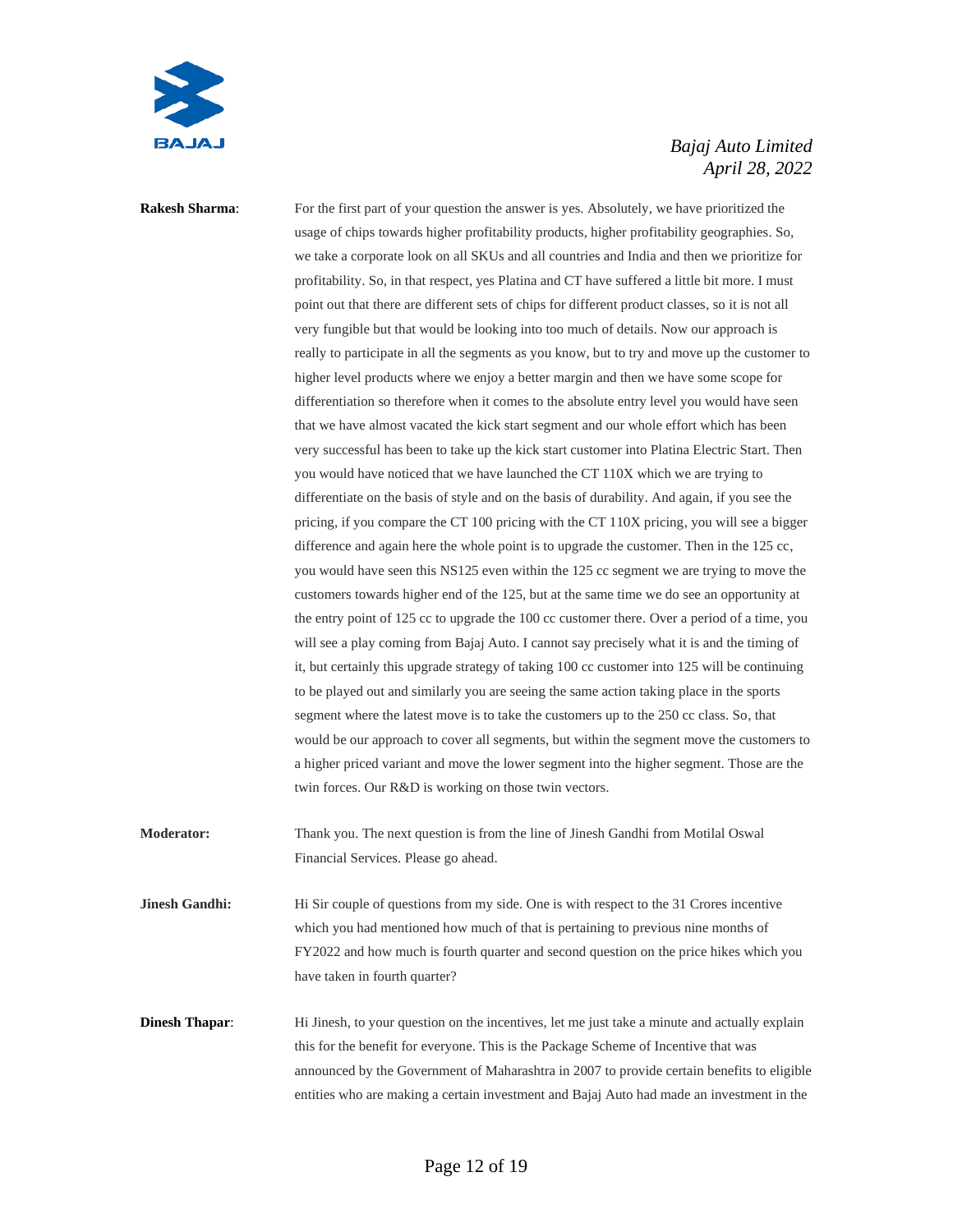

|                       | Waluj plant middle of Aurangabad. So, we have now received the eligibility certificate after  |
|-----------------------|-----------------------------------------------------------------------------------------------|
|                       | much to and fro that happened with the authorities. This benefit is for vehicles that are     |
|                       | manufactured in our Waluj plant and sold and registered within the state of Maharashtra.      |
|                       | So, with the eligibility certificate now having come in we have accrued for this. We have     |
|                       | done it in two parts – this benefit is available from 2015 and it runs for nine years up to   |
|                       | 2024. So, it is going to be available until March 31, 2024. The accounting entries that we    |
|                       | have parked this quarter will appear in two lines that is 30 Crores that will sit under other |
|                       | operating income which is for the current year. Of the 30 Crores, 8 Crores pertains to Q4     |
|                       | and 22 crores for the nine months preceding it. So that is 30 Crores which appears in the     |
|                       | other operating income which pertains to the current year in question and there is 315 crores |
|                       | that we have accrued for prior periods which is for periods ranging from 2015 to FY2021.      |
|                       | Like I mentioned, this incentive will be available for two more years up to March 31, 2024.   |
| <b>Jinesh Gandhi:</b> | Just one clarification, so the balance 22 Crores for nine months was also accounted in fourth |
|                       | quarter right or it was accounted in previous quarter?                                        |
| <b>Dinesh Thapar:</b> | Because we now have visibility to eligibility of it, we have accounted for accrual in Q4 of   |
|                       | 30 crores of which 8 crores pertains to the quarter in question and 22 crores for the nine    |
|                       | months prior to it.                                                                           |
| <b>Jinesh Gandhi:</b> | On the price increases taken on fourth quarter?                                               |
| <b>Dinesh Thapar:</b> | So, I just did mention Jinesh that the price increases that were taken in the fourth quarter  |
|                       | were in the range of close to about a percent.                                                |
| <b>Jinesh Gandhi:</b> | Great. Thanks and all the best.                                                               |
| <b>Moderator:</b>     | Thank you. The next question is from the line of Amyn Pirani from JP Morgan. Please go        |
|                       | ahead.                                                                                        |
| <b>Amyn Pirani:</b>   | Hi thanks for the opportunity. My question is actually on the domestic three wheelers.        |
|                       | Rakesh you mentioned that these three wheeler EVs that you will be launching in June, it      |
|                       | will be a limited launch initially. So, my question is, as we look at the next two to three   |
|                       | years would it be fair to say that both CNG and EV could be eating into the share of diesel   |
|                       | instead of really competing with each other? Or are there used cases, in your view, where     |
|                       | EV could actually be more beneficial than CNG as well?                                        |
| <b>Rakesh Sharma:</b> | I did not get the last bit, used cases where?                                                 |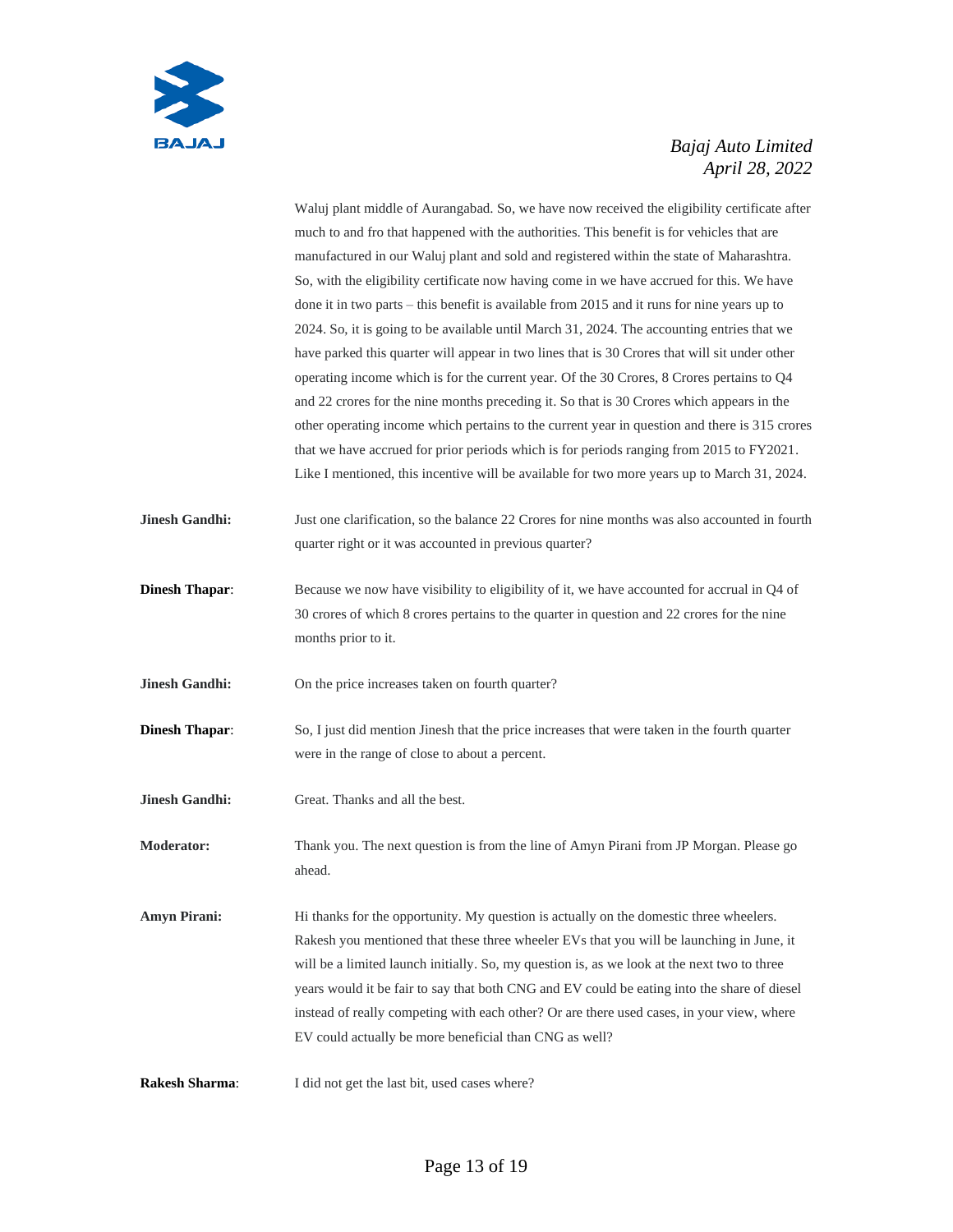

**Amyn Pirani:** Where EV is more beneficial than CNG itself.

**Dinesh Thapar:** Yes. Initially CNG has obviously eaten into diesel and I gave you those numbers which show you the tremendous turnaround of the CNG based three wheelers and their component increasing in last year particularly in Q4. Now at this point of time given where the CNG prices are and given the electricity cost and the cost of EV three wheelers, we feel on total cost of ownership there is almost parity. However, we are expecting a major price increase in CNG in the coming month and at the same time this reduction in cell cost, which was being assumed by the industry over the last five years or so of a consistent decline in cell cost has not been experienced this year. In fact, costs are going back to almost 2019 level and therefore we do not see the electric three wheeler becoming cheaper from that point of view and therefore right now the cost of ownership is almost at parity assuming that both CNG and electric three wheeler prices rise. The penetration will now depend on how well we are able to reassure the commercial driver of range, resale value, and robustness of the product and that is what I was saying is that we want to take our time about it and go in a systematic way with this engagement. Also, I take a long shot view of things and we see that supply comes on stream for cell cost and the reduction in cell cost resume its downward journey then over a period of three to five years, I certainly think that the electric three wheelers will start to cannibalize CNG as well at some point of time. It is a very mature category, so I do not see used cases coming up. But I do see from our point of view the eclipsing of the e-rick. The e-rick, which is a substantial sub-segment in the prices, is almost like 40% to 50% is already in ramshackle lead acid based three wheelers which is very, very widely prevalent in particularly north India, east India. Definitely, I see as and when the e-auto based on lithium ion with much better sort of features and owners ride ability and all that, they will start to eclipse the e-rick because e-ricks are "a very jugaad solution" and so they will not be able to withstand a superior product. So, I actually see a big new segment opening up for the e-three wheelers, so it is not a new used case but it certainly is a new catchment area of an existing used case. You just have to see what is happening unfolding in China – where, in fact, at many places, the Chinese government has mandated that lead acid must move to lithium ion and therefore this whole sort of era of very tactical and very fixit product based on lead acid and very fragile frames and unsteady vehicles. You may have seen a lot of videos of these vehicles toppling over. I think in in due course of time, all that would move up to standard e–autos.

**Moderator:** Thank you. The next question is from the line of Gunjan Prithyani from Bank of America. Please go ahead.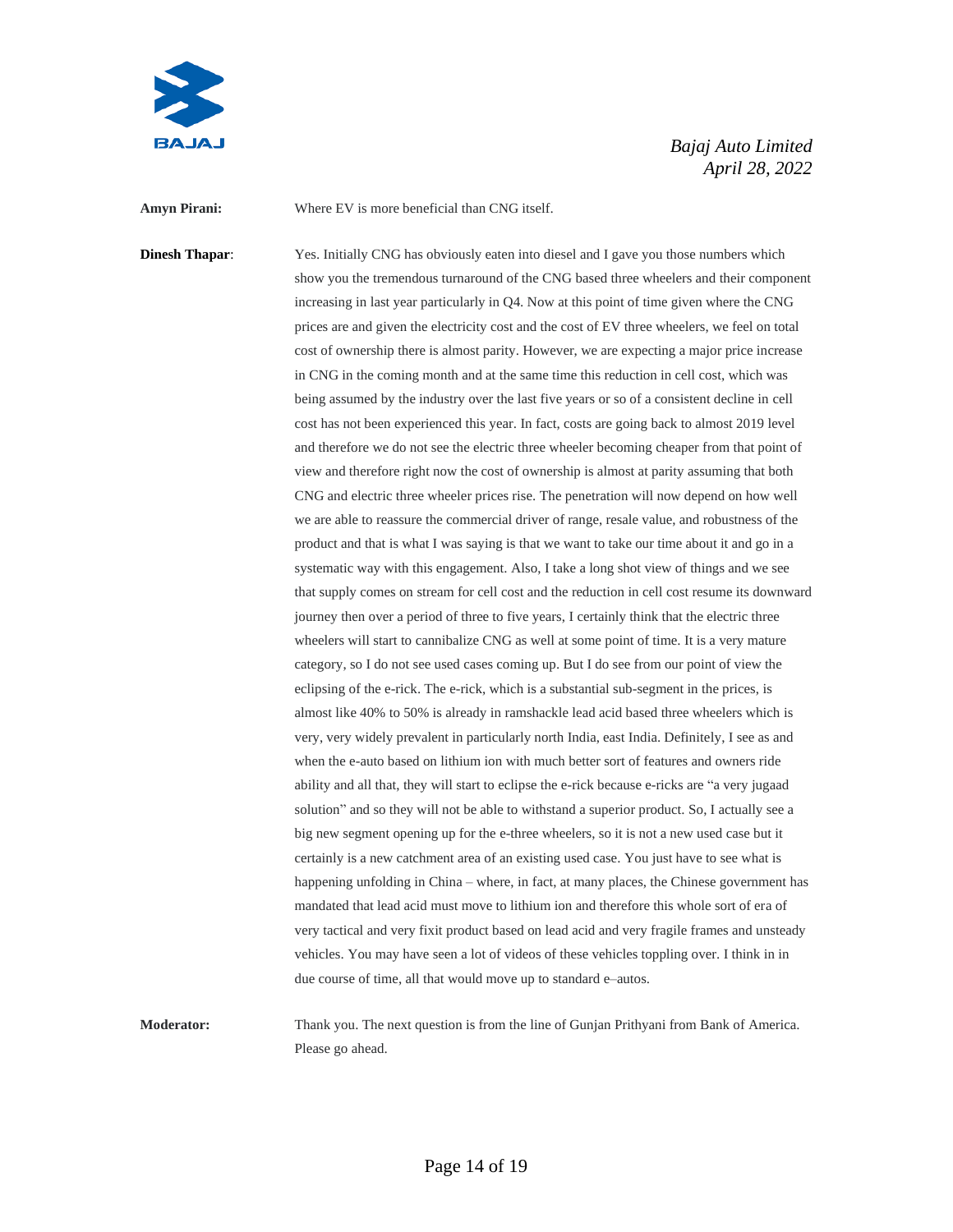

**Gunjan Prithyani:** Hi team thanks for taking my questions. Just two followups from my side firstly on the supply shortages that you all spoke about. Can you give some more colour on which models is this fall because my understanding was it was mostly for ABS models. Right? Above 125 cc. And just the related point if you can give us some sense of where is the channel inventory level now? Is it, you all are losing out on the retail demand in the market because of shortages?

**Rakesh Sharma:** So Gunjan, this is affecting all models. This is not about ABS. That period of shortages on the ABS side, we have faced and we have overcome by broadening our supplier base. So, we are not having that issue, but this is injection system, carburetors, so there are multiple chips and we are facing shortages across in entry level, sport brand and even in CNG three wheelers. The channel stocks at this point of time are dwindling as we speak. I do not see an issue in the motorcycle business in April, but I definitely see an issue in the retail level operation in the motorcycle business in May and June, but towards the end of June and July we should be able to resume the supplies based on development of other suppliers. In the three wheelers business we have a very, very strong position and what happens is that the lack of stock translates into an order book and it is just that there will be some irate customers who will now instead of getting the products off the shelf will be getting it in 30 days time or so, which is what the case is also in the electric two wheelers segment. So, certainly April we should tide over and May we see some issues in some of the more undifferentiated brands in motorcycle business in India.

- **Gunjan Prithyani:** Got it. The second followup I have was on the export Sir, now I do understand there is a little bit of seasonality or let us say impact that we have seen in March quarter where volumes tend to be lower, but even if I look at versus last year there has clearly been decline, I am just trying to understand how should I read this? Is this only a supply related challenge and if you can just refresh us on the region wise mix which you used to give around Africa and LATAM given these are the only two markets which are growing. I think Middle East and South East has not been growing yet, so some color on that.
- **Rakesh Sharma:** So the way I would like you to read this is there is a lot of base effect. I agree with you when you look at it as a purpose it does seem like that because last year and this for a good six months there was the release of the pent up demand and the other thing which was happening was that the transit times were increasing as a result of which there was a big increase in the uptake by the distributors because their stock levels had to be rebuilt and pent up demand was coming up and all that. The way we look at it and what gives us confidence is the retail level, which obviously does not get reported, but a retail performance across the board is I think highest ever. So, if you had asked me the same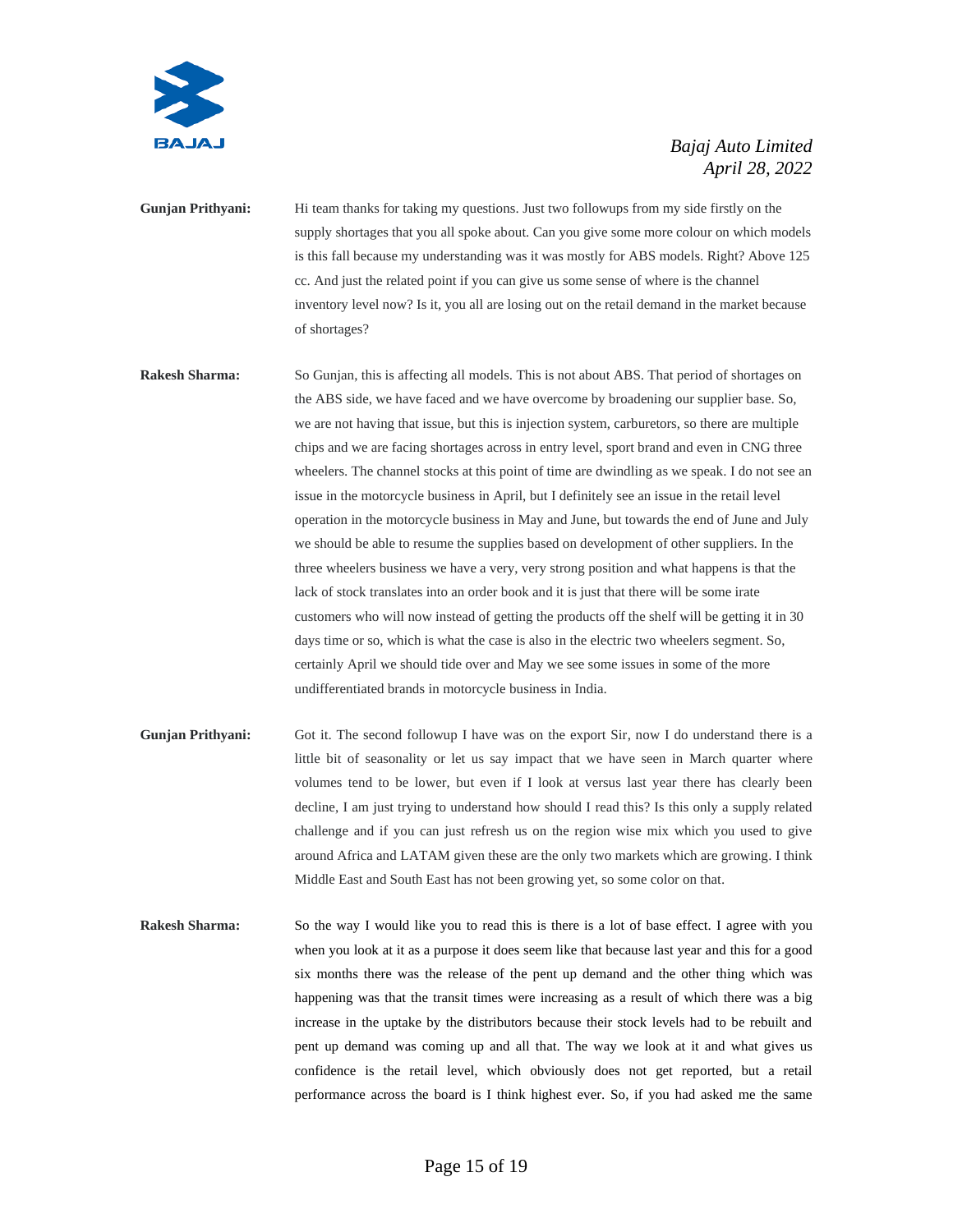

question last year our shipment were way ahead of retails last year because the stock had to be built up, transit times were increasing and that gave it a higher rate and that is why you are seeing some negatives and small positive, but if I compare retail to retail, which I do internally for all, we are having a very good movement. So, this will get ironed out I think in a few months time. I think you might see this till about August, you might see that either it will be slightly negative or slightly positive. In the retail level, it is a double digit growth, in fact not wrong I think January, February and March was our highest ever retail globally. It is running at that level and this comment is mostly on motorcycles. I have already talked about the issue of the gas in three wheelers from Egypt because it needs to do almost 6,000 units per month in Egypt and that is now zero. So apart from that one is seeing very good retail. In terms of the spread about 50% to 55% is Africa, about 20% is LATAM America, actually a tad below 20% and balance 22% to 25% is Middle East, Asia and ASEAN. Most of the countries, let us say, our top 20 countries and the regions all of them are now back to the pre-pandemic levels. Places like Africa have come back even better. They are doing much better than the pandemic level. LATAM is also doing well. I think only Philippines, Malaysia have still not reached the pre-pandemic level and of course Nepal and Sri Lanka for other reasons. I will say Nepal, Sri Lanka and Philippines still trading behind from prepandemic level. Other than that, almost all the countries and regions are back to their prepandemic levels.

**Moderator:** Thank you. The next question is from the line of Chirag Shah from Edelweiss. Please go ahead.

- **Chirag Shah:** Thanks for the opportunity and congrats for a good set of numbers. Sir, my first question is a followup on shortage commentary that you would be able to procure 15% to 20% lesser than what you intend to. If I look at last whole year, how should we look at the volume build up for this year because last year itself we were having surplus challenges either ABS or both combined at some point of time. So our base is already suppressed. Can we expect a growth over the last year at least that kind of surprise for you or you see a double digit growth for the last year or even back to the shortages that you have indicated?
- **Rakesh Sharma:** So, let me summarize that for you by just commenting on each of the business units. Exports I have already told you I think Pramod has asked this question right in the beginning and Gunjan also asked this question just now on the back of our competitive positions, improvement in retail performance we definitely enter in to some new market, which we will continue to drive for a double digit growth in the export business unit and export business is about 50% to 60% depending on how the order is. So, that half of the business will grow very firmly on a double digit growth track. We have got three wheeler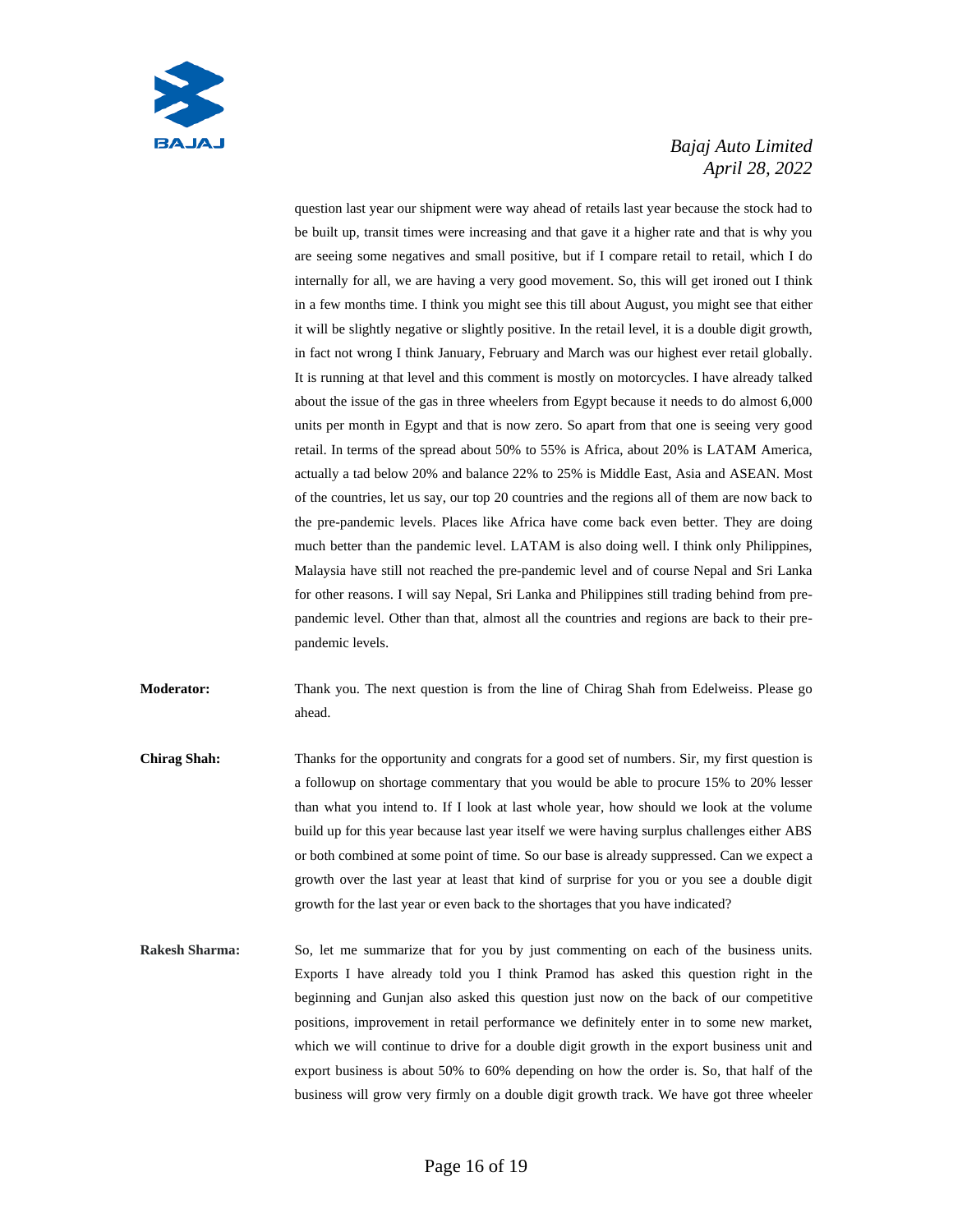

business most certainly on a growth track and lastly because again not just that the market is coming back, but the market share is at an all time high and as the market returns we are going to get 75% of that disproportionate share of that return because we are sitting on a 70% market share and I have told you about most of the returns of the market is in CNG where our market share is 77%. So very, very firmly on a good growth track. Domestic motorcycles business – this actually suffered a little bit more because we have prioritized this chip allocation towards the most profitable segment as a result of which they suffered more. But I think after Q1 we should be through with this chip shortage because some actions have been ongoing for the last six months to broad base our supply base. Having single client dependency over strategic choice is held up in very good state because it allowed us to develop innovative and proprietary solutions to things but the downside in our situation life has became that if there was a default then we suffer disproportionately and that is what has happened. But over the last six months we have broad base of supply and July onwards, we should be coming back to it. Now given the fact that we have got some really solid play in the sport segment and in the 125cc segment already out there in the market because Pulsar 250cc, etc., has been accepted very well and we have got a stream of products waiting for supply chain to stabilize, there are a stream of products with good pipeline, which is waiting for its launch and of course the 125cc continues to do well. A couple of launches here and there in the 125cc segment will also take place and I think you will definitely see a strong growth in the domestic motorcycle business as well. So apart from Q1 hiccup in the domestic side, I see all this falling in place very nicely. Someone has asked the spare parts question and this year we have grown by 25% in the domestic spare parts we are going to take further accelerate it. We have shifted our strategy in spare parts from being more distributor engaged to retailer engaged. There are a slew of digital initiatives, which allows us to engage with 25,000 retailers, of course, through distributors but these are the much better trust into expanding the spare parts penetration and we have sensed an opportunity here because of COVID. Some of the smaller manufactures of spare parts in Northern India have got weakened and this has opened up a nice opportunity in a very, very profitable business segment, so that is well we are going to look at very, very high growth in this year so when I put it all together the growth agenda is very much on. Watch this cost increase and inflation a bit carefully and make sure that the semiconductor bit is a history by July.

**Chirag Shah:** Thank you very much for your elaborate answer and just a followup Sir on the EV front also the two wheeler on the capex side we are doing around 800 to 1,000 units a month broadly. How should we see that part of ramp up? Are there any specific challenges on supply chain in that specific part of business because it is hindering our volume ramp up?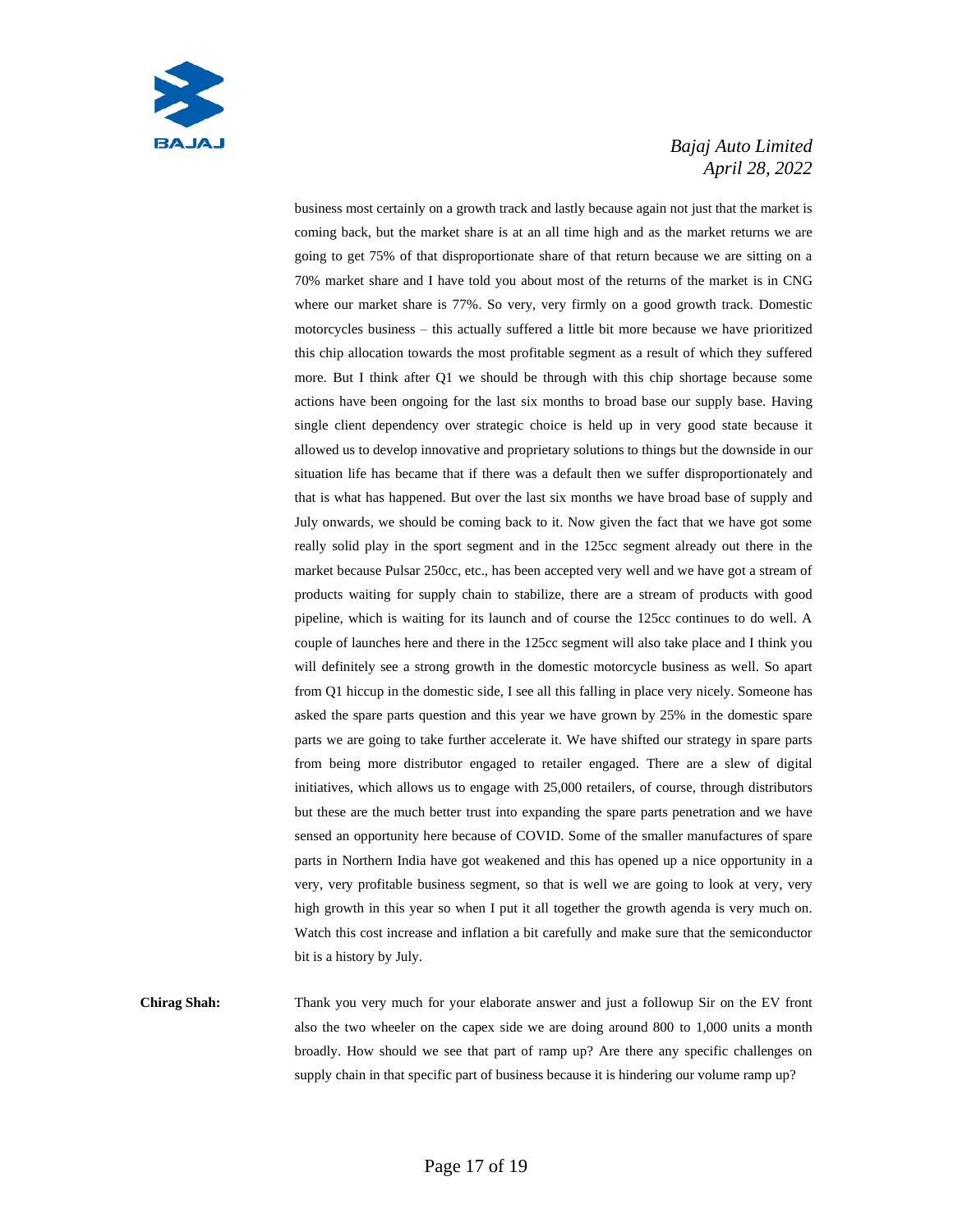

**Rakesh Sharma:** I will tell you. What is hindering us is the semiconductor shortage and the problem with this is that you can calculate yourself that there is a six to nine month waiting period. I think that is too much and I am very worried about annoying the customer. Now here we are trying to win the customers and we want people to fall in love with Chetak yet again and there we are in the first leg itself annoying the customer. They are telling, Sir please tell us the date when we will give and I feel very bad. I think it is very bad that we cannot promise the customer. She is saying that okay tell me a date by when you will give me  $-$  in two months time and we are not able to do that. I do not want our business and our brand to be in that position. So, we are not questioning, but I can tell you one thing that the end of this year our objective is to be the most preferred brand in 100 cities in electric scooters. Chetak must be one of the most preferred brands. Now people are not buying it because it is the most expensive, but when they set out to buy it must be in the consideration set. This is our objective and this is going to be achieved on the basis of carefully getting into these 100 cities and delivering a very good customer experience which is backed up by solid service. In this segment, to not have service when people are not very clear about what this product is, is not the right thing. We are putting in service network even before we are entering the town. So, I want to be led by that aspiration rather than by volume metric aspiration because on that I have not got any control. If we get the supply chain, we are going to max it. There is no hedging about it. We will max it. But, I cannot give you a number because I do not know the number but we are now going to spread the butter a little bit all over the country and make sure that we achieve that status in 100 cities.

**Moderator:** Thank you. Ladies and gentlemen this was the last question for today. I would now like to hand the conference to Mr. Anand Newar for closing comments.

**Anand Newar:** I thank everyone for joining the call. I see quite a few messages. I will be taking calls after half an hour from now. On certain numbers that I have got asked on the messages I will just quickly run through them. The spare revenue is about Rs.980 Crores, the split is 80:20 between domestic and exports. Our export revenue is about \$500 million translates into somewhere around Rs.4000 Crores and on the financing bit it is close to the same number that we have last time which is about 55% of our two wheelers are financed and most of it about 75% of it is financed through Bajaj Finance and just one more information our recording of this call will be put on our website either by today or max by tomorrow first half so you can probably get access to it and if you missed certain parts of this call you can really get an access to it tomorrow. That is all from my end. Thank you once again for joining.